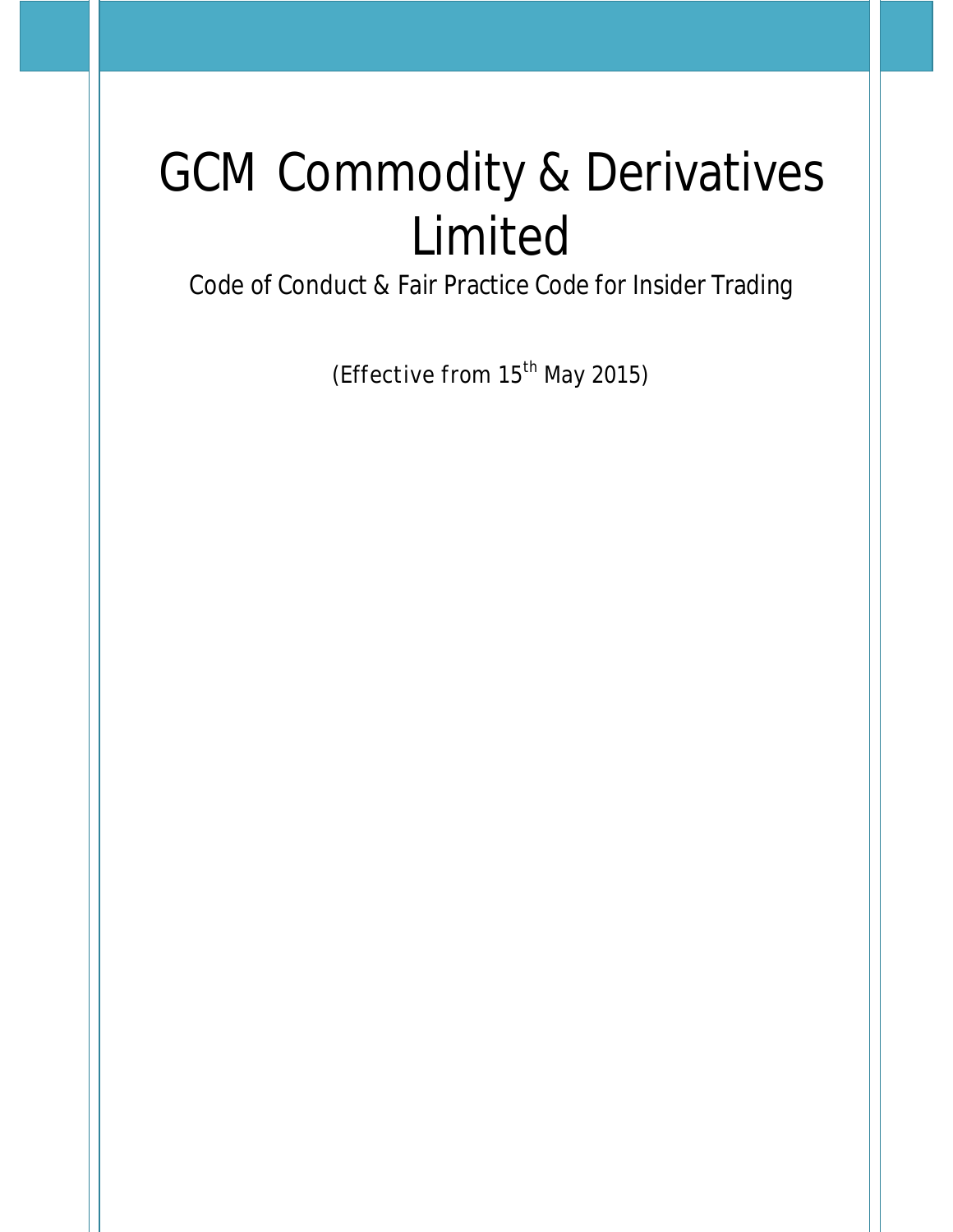# **GCM COMMODITY & DERIVATIVES LIMITED**

#### **CODE OF FAIR DISCLOSURE, INTERNAL PROCEDURES AND CONDUCT FOR REGULATING, MONITORING AND REPORTING OF TRADING BY INSIDERS (Effective from 15th May 2015)**

# **TABLE OF CONTENTS**

| Sr. No. | <b>Particulars</b>                                                   | Page Nos.      |
|---------|----------------------------------------------------------------------|----------------|
| 1.      | <b>Definitions</b>                                                   | 3              |
| 2.      | Role of Compliance Officer                                           | 5              |
| 3.      | Preservation of "Price Sensitive Information                         | 6              |
| 4.      | Prevention of misuse of "Unpublished Price Sensitive<br>Information" | $\overline{7}$ |
| 5.      | <b>Trading Window and Window Closure</b>                             | 8              |
| 6.      | Pre-clearance of trades                                              | 8              |
| 7.      | <b>Other Restrictions</b>                                            | 10             |
| 8.      | Reporting Requirements for transactions in securities                | 10             |
| 9.      | Disclosure by the Company to the Stock Exchange(s)                   | 11             |
| 10.     | Dissemination of Price Sensitive Information                         | 11             |
| 11.     | Penalty for contravention of the code of conduct                     | 11             |
| 12.     | <b>Code of Fair Disclosure</b>                                       | 12             |
| 13.     | Annexure - 1: Specimen of application for pre-dealing<br>approval    | 13             |
| 14.     | Annexure - 2: Format of undertaking to be accompanied<br>with the    | 14             |
|         | application for pre-clearance                                        |                |
| 15.     | Annexure - 3 : Format for pre- clearance order                       | 15             |
| 16.     | Annexure – 4 : Format for disclosure of transactions                 | 16             |
| 17.     | Annexure – 5 : Format for initial disclosure of securities           | 17             |
| 18.     | Annexure – 6 : Disclosure of change in shareholding                  | 18             |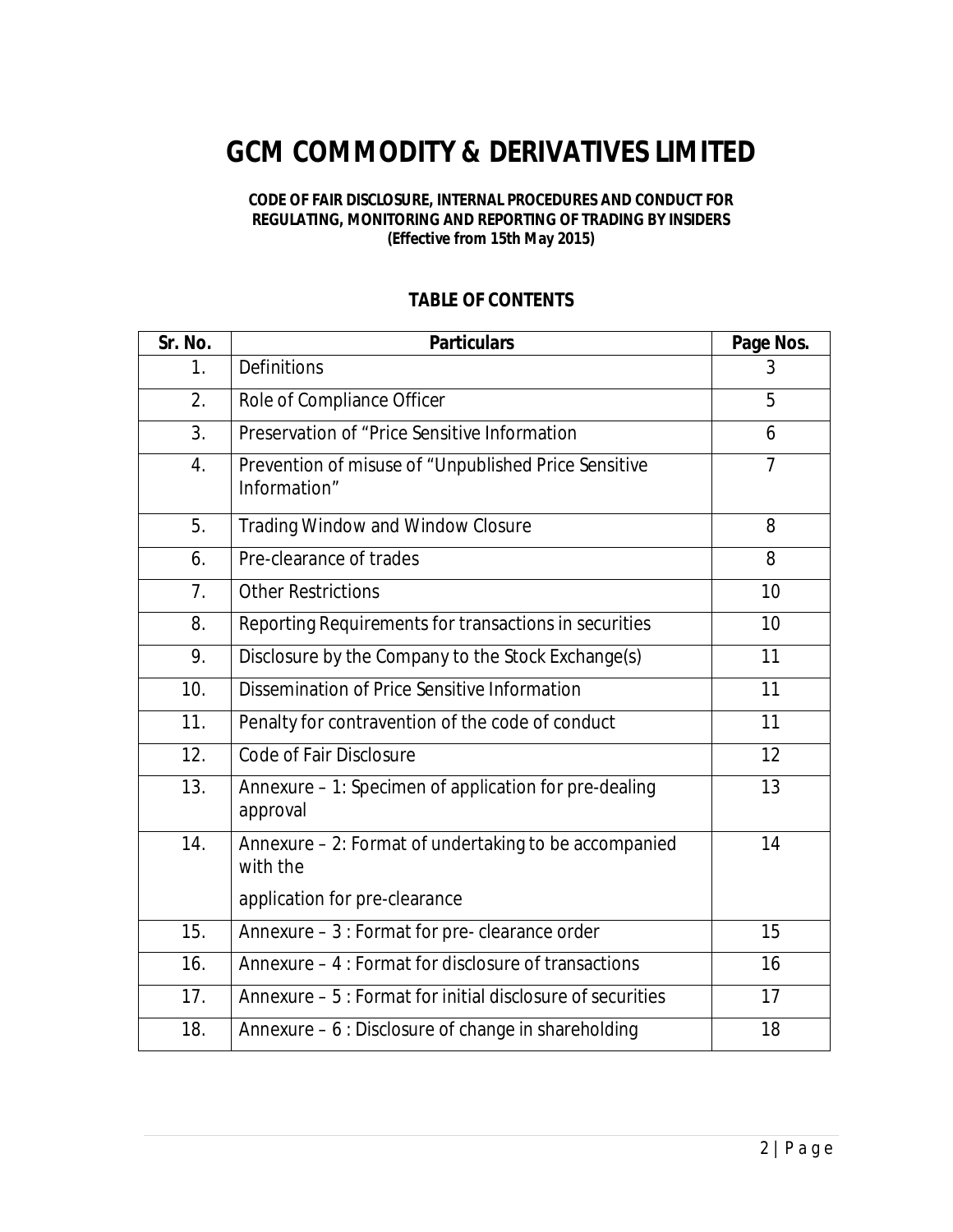# **1. DEFINITIONS**

- 1.1. "**Act**" means the Securities and Exchange Board of India Act, 1992.
- 1.2. "**Board**" means the Board of Directors of the Company.
- 1.3. "**Code**" or "**Code of Conduct**" shall mean the Code of Fair disclosures, Internal Procedures and Conduct for Regulating, Monitoring and Reporting of trading by insiders, employees and other connected persons of GCM Commodity & Derivatives Limited as amended from time to time.
- 1.4. "**Company**" means GCM Commodity & Derivatives Limited.
- 1.5. "**Compliance Officer**" means senior officer, who is financially literate and is capable of appreciating requirements for legal and regulatory compliance under these regulations designated so and reporting to the Board of Directors and who shall be responsible for compliance of policies, procedures, maintenance of records, monitoring adherence to the rules for the preservation of unpublished price sensitive information, monitoring of trades and the implementation of the codes specified in these regulations under the overall supervision of the Board of Directors of the Company.

#### 1.6. "**Connected Person**" means:

- i. any person who is or has during the six months prior to the concerned act been associated with a company,, directly or indirectly, in any capacity including by reason of frequent communication with its officers or by being in any contractual, fiduciary or employment relationship or by being a director, officer or an employee of the Company or holds any position including a professional or business relationship between himself and the Company whether temporary or permanent, that allows such person, directly or indirectly, access to unpublished price sensitive information or is reasonably expected to allow such access.
- ii. Without prejudice to the generality of the foregoing, the persons falling within the following categories shall be deemed to be connected persons unless the contrary is established,
	- a) an immediate relative of connected persons specified in clause (i); or
	- b) a holding company or associate company or subsidiary company; or
	- c) an intermediary as specified in Section 12 of the Act or an employee or director thereof; or
	- d) an investment company, trustee company, asset management company or an employee or director thereof; or
	- e) an official of a stock exchange or of clearing house or corporation; or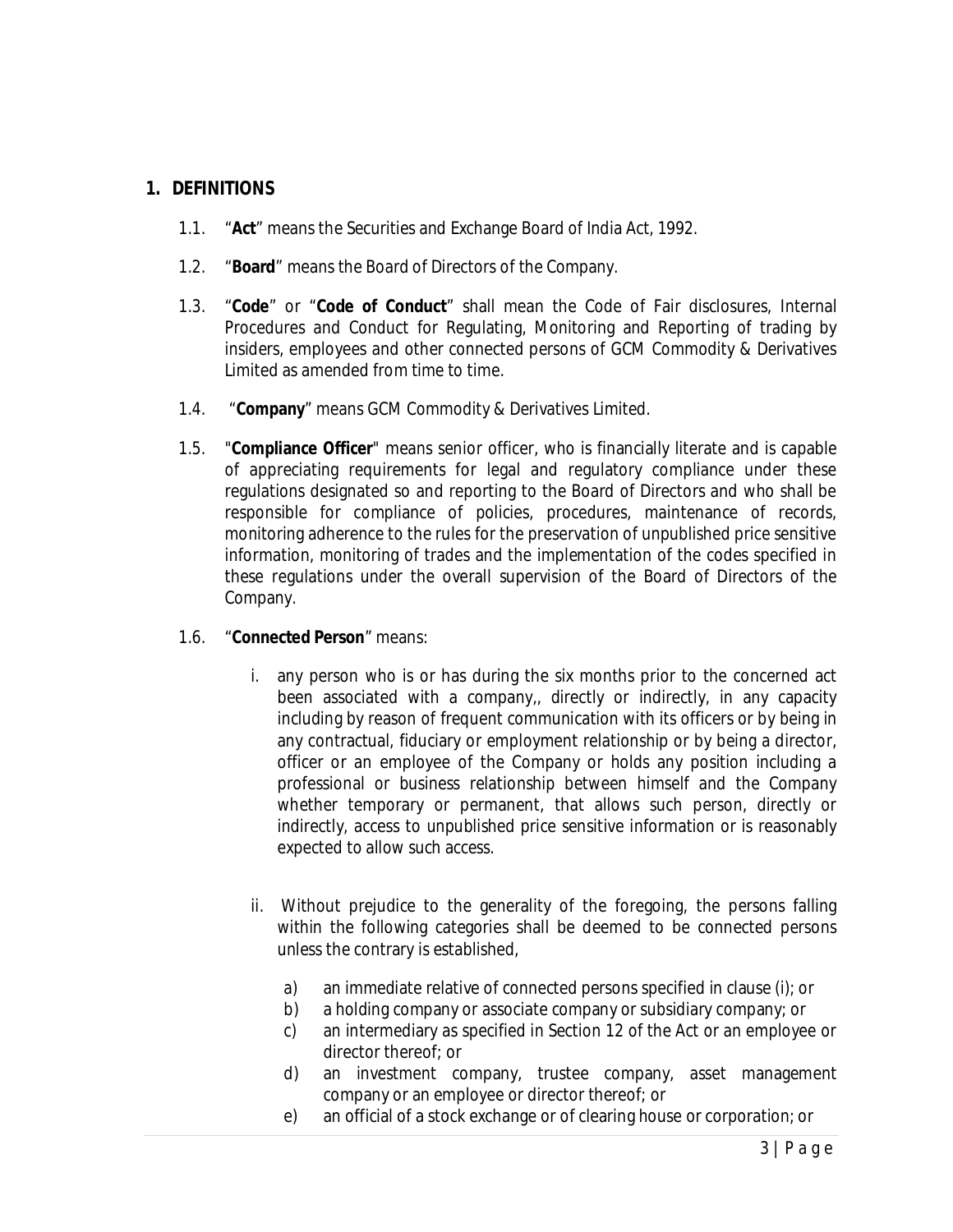- f) a member of board of trustees of a mutual fund or a member of the board of directors of the asset management company of a mutual fund or is an employee thereof; or
- g) a member of the Board of directors or an employee, of a public financial institution as defined in section 2 (72) of the Companies Act, 2013; or
- h) an official or an employee of a self-regulatory organization recognized or authorized by the Board; or
- i) a banker of the Company; or
- j) a concern, firm, trust, hindu undivided family, company or association of persons wherein a director of the Company or his immediate relative or banker of the Company, has more than ten per cent, of the holding or interest.
- 1.7. "**Dealing in Securities**" means an act of subscribing to, buying, selling or agreeing to subscribe to, buy, sell or deal in the securities of the Company either as principal or agent.
- 1.8. **Designated Employee**(s) shall include :
	- a. every employee in the finance, accounts, secretarial and legal department as may be determined and informed by the Compliance Officer; and
	- b. any other employee as may be determined and informed by the Compliance Officer from time to time.
- 1.9. "**Director**" means a member of the Board of Directors of the Company.
- 1.10. "**Employee**" means every employee of the Company including the Directors in the employment of the Company.
- 1.11. "**Generally available Information**" means information that is accessible to the public on a non-discriminatory basis.
- 1.12. "**Immediate Relative**" means a spouse of a person, and includes parent, sibling, and child of such person or of the spouse, any of whom is either dependent financially on such person, or consults such person in taking decisions relating to trading in securities
- 1.13. "**Insider**" means any person who,
	- a) a connected person; or
	- b) In possession of or having access to unpublished price sensitive information.
- 1.14. "**Key Managerial Person**" means person as defined in Section 2(51) of the Companies Act, 2013
- 1.15. "**Promoter**" shall have the meaning assigned to it under the Securities and Exchange Board of India (Issue of Capital and Disclosure Requirements) Regulations, 2009 or any modification thereof: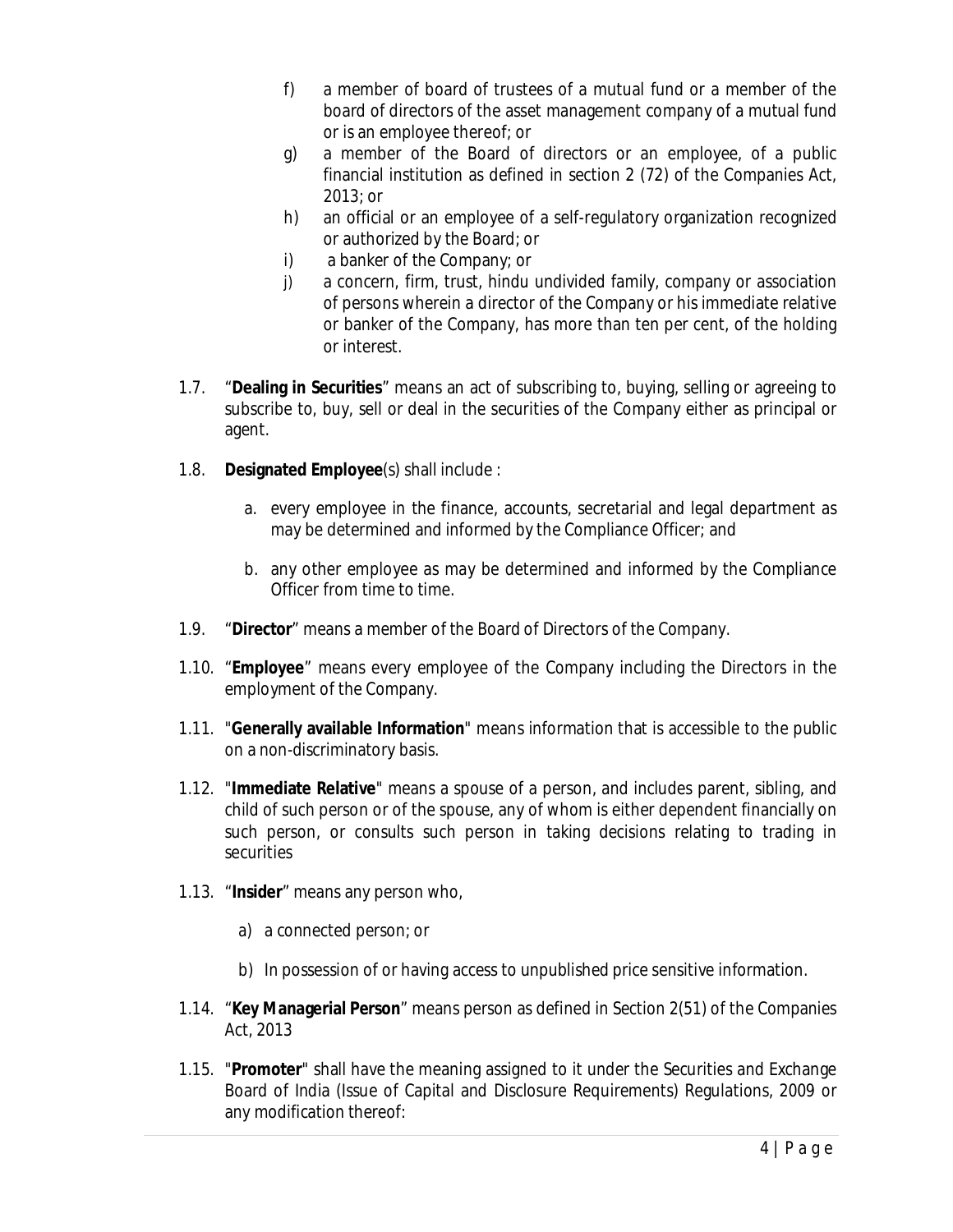- 1.16. "**Securities**" shall have the meaning assigned to it under the Securities Contracts (Regulation) Act, 1956 (42 of 1956) or any modification thereof except units of a mutual fund;
- 1.17. "**Takeover Regulations**" means the Securities and Exchange Board of India (Substantial Acquisition of Shares and Takeovers) Regulations, 2011 and any amendments thereto;
- 1.18. "**Trading**" means and includes subscribing, buying, selling, dealing, or agreeing to subscribe, buy, sell, deal in any securities, and "trade" shall be construed accordingly
- 1.19. "**Trading Day**" means a day on which the recognized stock exchanges are open for trading;
- 1.20. "**Unpublished Price Sensitive Information**" means: means any information, relating to a company or its securities, directly or indirectly, that is not generally available which upon becoming generally available, is likely to materially affect the price of the securities and shall, ordinarily including but not restricted to, information relating to the following:
	- a) financial results;
	- b) dividends;
	- c) change in capital structure;
	- d) mergers, de-mergers, acquisitions, delisting, disposals and expansion of business and such other transactions;
	- e) changes in key managerial personnel; and
	- f) material events in accordance with the listing agreement
- 1.21. "**Regulations**" shall mean the Securities & Exchange Board of India (Prohibition of Insider Trading) Regulations, 2015 and any amendments thereto.
- 1.22. "**Specified Persons**" means the Directors, connected persons, the insiders, the Designated Employees and the promoters and immediate relatives are collectively referred to as Specified Persons.

Words and expressions used and not defined in these regulations but defined in the Securities and Exchange Board of India Act, 1992 (15 of 1992), the Securities Contracts (Regulation) Act, 1956 (42 of 1956), the Depositories Act, 1996 (22 of 1996) or the Companies Act, 2013 (18 of 2013) and rules and regulations made there under shall have the meanings respectively assigned to them in those legislation.

# **2. ROLE OF COMPLIANCE OFFICER**

2.1 The Compliance Officer shall report on insider trading to the Board of Directors of the Company and in particular, shall provide reports to the Chairman of the Audit Committee, if any, or to the Chairman of the Board of Directors at such frequency as may be stipulated by the Board of Directors.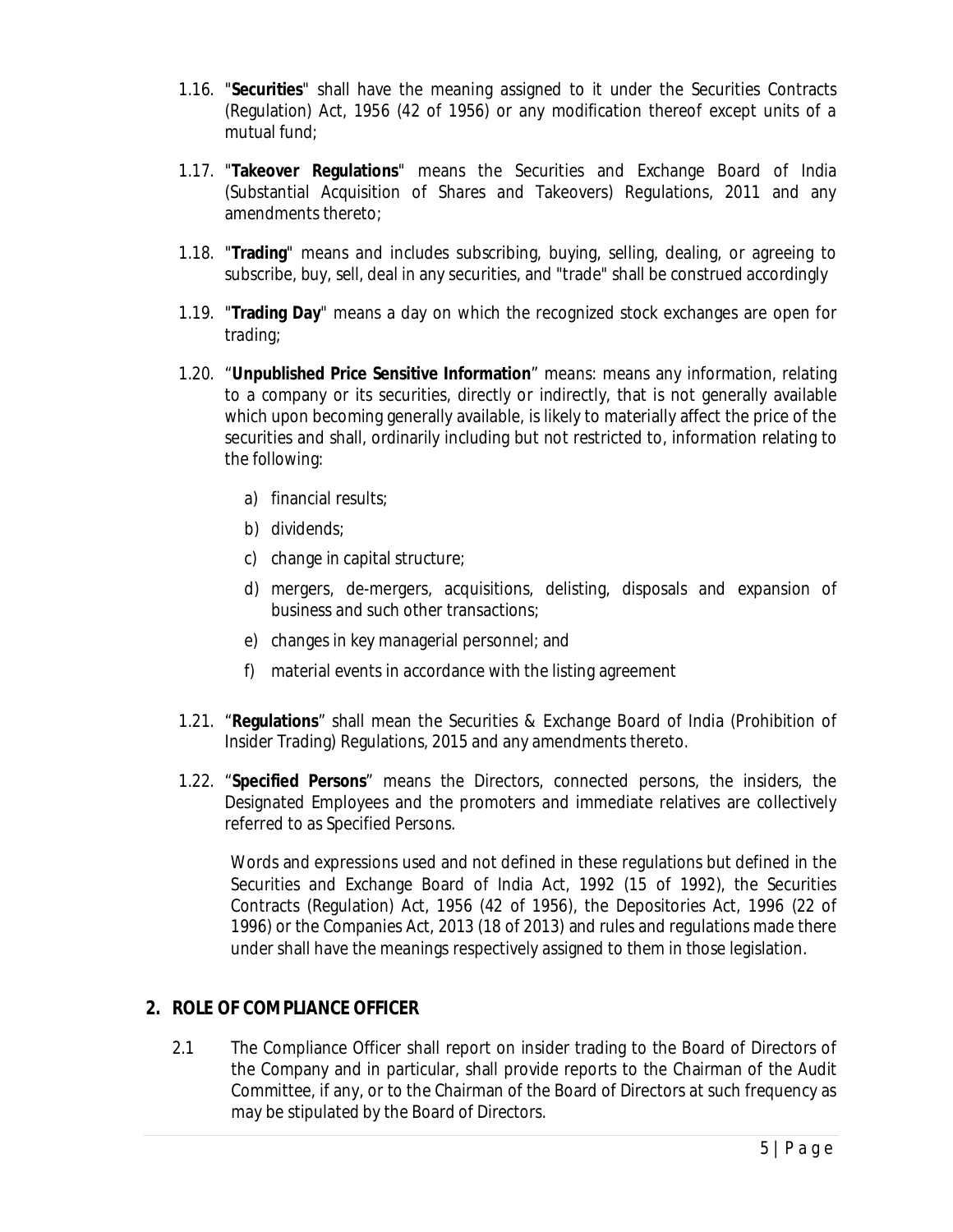2.2 The Compliance Officer shall assist all employees in addressing any clarifications regarding the Securities & Exchange Board of India (Prohibition of Insider Trading) Regulations, 2015 and the Company's Code of Conduct.

# **3. PRESERVATION OF "PRICE SENSITIVE INFORMATION"**

3.1 All information shall be handled within the Company on a need-to-know basis and no unpublished price sensitive information shall be communicated to any person except in furtherance of the insider's legitimate purposes, performance of duties or discharge of his legal obligations.

Unpublished price sensitive information may be communicated, provided, allowed access to or procured, in connection with a transaction which entails:

- an obligation to make an open offer under the takeover regulations where the Board of Directors of the Company is of informed opinion that the proposed transaction is in the best interests of the Company; or
- not attracting the obligation to make an open offer under the takeover regulations but where the Board of Directors of the Company is of informed opinion that the proposed transaction is in the best interests of the Company and the information that constitute unpublished price sensitive information is disseminated to be made generally available at least two trading days prior to the proposed transaction being effected in such form as the Board of Directors may determine.

However, the Board of Directors shall require the parties to execute agreements to contract confidentiality and non-disclosure obligations on the part of such parties and such parties shall keep information so received confidential, except for the limited purpose and shall not otherwise trade in securities of the Company when in possession of unpublished price sensitive information

# 3.2 **Need to Know:**

- a. "need to know" basis means that Unpublished Price Sensitive Information should be disclosed only to those within the Company who need the information to discharge their duty and whose possession of such information will not give rise to a conflict of interest or appearance of misuse of the information.
- b. All non-public information directly received by any employee should immediately be reported to the head of the department.

# 3.3 **Limited access to confidential information** :

Files containing confidential information shall be kept secure. Computer files must have adequate security of login and password, etc.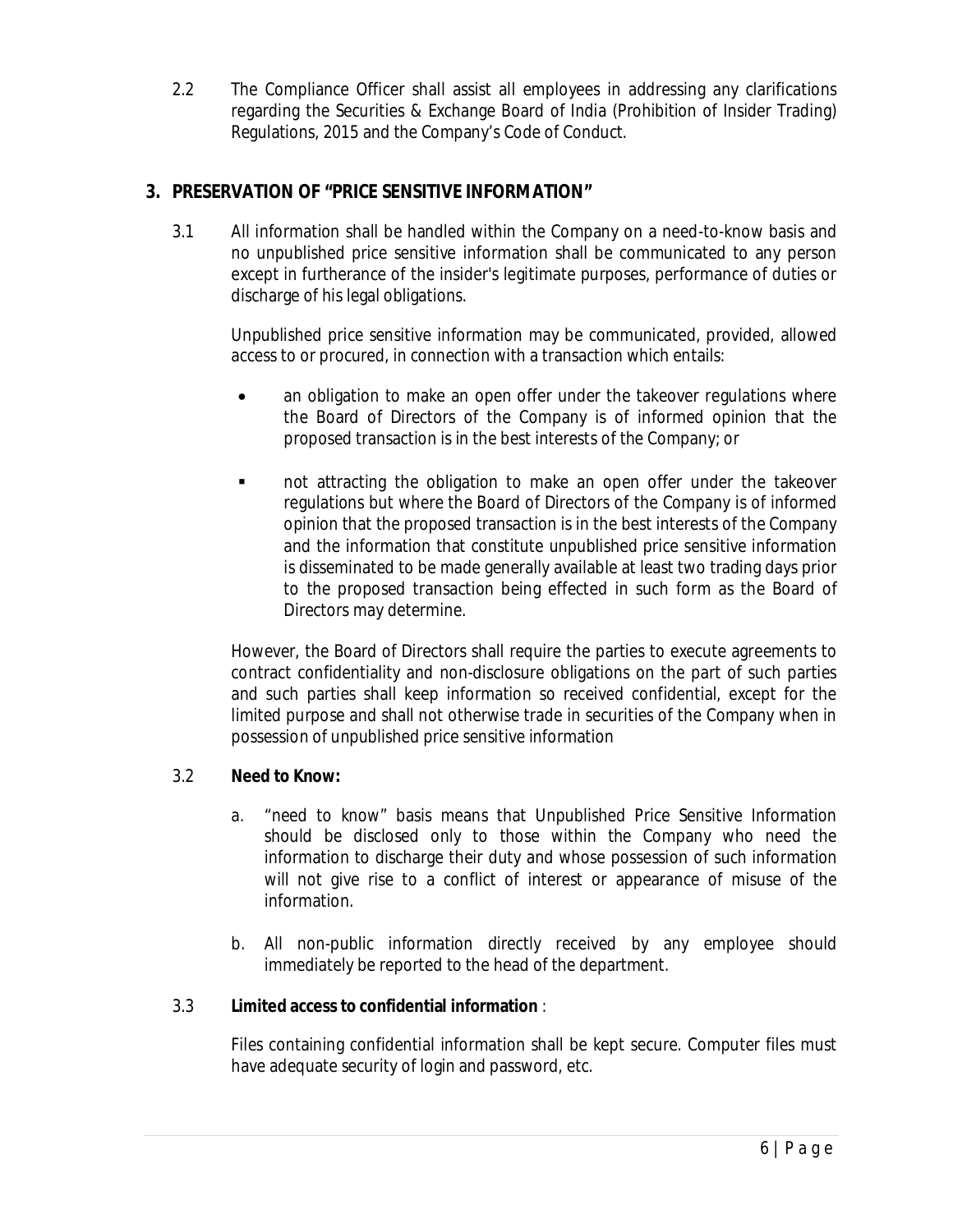# **4. PREVENTION OF MISUSE OF "UNPUBLISHED PRICE SENSITIVE INFORMATION"**

Employees and connected persons designated on the basis of their functional role ("**designated persons**") in the Company shall be governed by an internal code of conduct governing dealing in securities.

# **4.1 Trading Plan**

An insider shall be entitle to formulate a trading plan for dealing in securities of the Company and present it to the Compliance Officer for approval and public disclosure pursuant to which trades may be carried out on his behalf in accordance with such plan.

# **4.2 Trading Plan shall:**

- a. not entail commencement of trading on behalf of the insider earlier than six months from the public disclosure of the plan;
- b. not entail trading for the period between the twentieth trading day prior to the last day of any financial period for which results are required to be announced by the issuer of the securities and the second trading day after the disclosure of such financial results;
- c. entail trading for a period of not less than twelve months;
- d. not entail overlap of any period for which another trading plan is already in existence;
- e. set out either the value of trades to be effected or the number of securities to be traded along with the nature of the trade and the intervals at, or dates on which such trades shall be effected; and
- f. not entail trading in securities for market abuse.
- 4.3 The Compliance Officer shall consider the Trading Plan made as above and shall approve it forthwith. However, he shall be entitled to take express undertakings as may be necessary to enable such assessment and to approve and monitor the implementation of the plan as per provisions of the Regulations.
- 4.4 The Trading Plan once approved shall be irrevocable and the Insider shall mandatorily have to implement the plan, without being entitled to either deviate from it or to execute any trade in the securities outside the scope of the trading plan.

However, the implementation of the trading plan shall not be commenced, if at the time of formulation of the plan, the Insider is in possession of any unpublished price sensitive information and the said information has not become generally available at the time of the commencement of implementation. The commencement of the Plan shall be deferred until such unpublished price sensitive information becomes generally available information.

Further, the Insider shall also not be allowed to deal in securities of the Company, if the date of trading in securities of the Company, as per the approved Trading Plan, coincides with the date of closure of Trading Window announced by the Compliance Officer.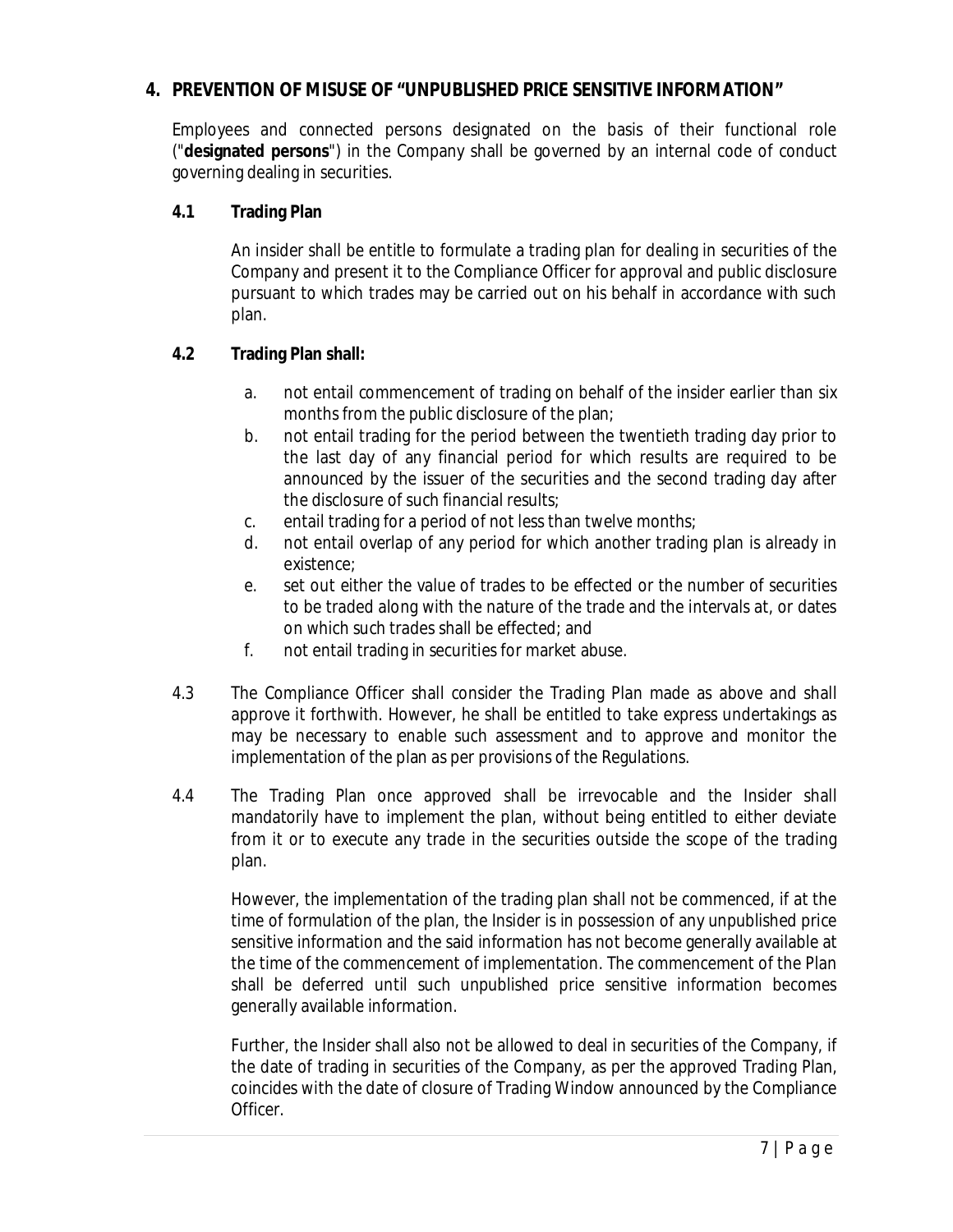4.5 Upon approval of the trading plan, the compliance officer shall notify the plan to the stock exchanges on which the securities are listed.

# **5. TRADING WINDOW AND WINDOW CLOSURE**

- 5.1 (i) The trading period, i.e. the trading period of the stock exchanges, called 'trading window", is available for trading in the Company's securities.
	- (ii) The trading window shall be, inter alia, closed 7 days prior to and during the time the unpublished price sensitive information is published.
	- (iii) When the trading window is closed, the Specified Persons shall not trade in the Company's securities in such period.
	- (iv) All Specified Persons shall conduct all their dealings in the securities of the Company only in a valid trading window and shall not deal in any transaction involving the purchase or sale of the Company's securities during the periods when the trading window is closed, as referred to in Point No. (ii) above or during any other period as may be specified by the Company from time to time.
	- (vi) In case of ESOPs, exercise of option may be allowed in the period when the trading window is closed. However, sale of shares allotted on exercise of ESOPs shall not be allowed when trading is closed.
- 5.2 The Compliance Officer shall intimate the closure of trading window to all the designated employees of the Company when he determines that a designated person or class of designated persons can reasonably be expected to have possession of unpublished price sensitive information. Such closure shall be imposed in relation to such securities to which such unpublished price sensitive information relates.
- 5.3 The Compliance Officer after taking into account various factors including the unpublished price sensitive information in question becoming generally available and being capable of assimilation by the market, shall decide the timing for reopening of the trading window, however in any event it shall not be earlier than forty-eight hours after the information becomes generally available.
- 5.4 The trading window shall also be applicable to any person having contractual or fiduciary relation with the Company, such as auditors, accountancy firms, law firms, analysts, consultants etc., assisting or advising the Company.

# **6. PRE-CLEARANCE OF TRADES**

6.1 All Specified Persons, who intend to deal in the securities of the Company when the trading window is opened and if the value of the proposed trades is above 50,000 shares or up to Rs. Ten Lakhs (market value) or 1% of total shareholding, whichever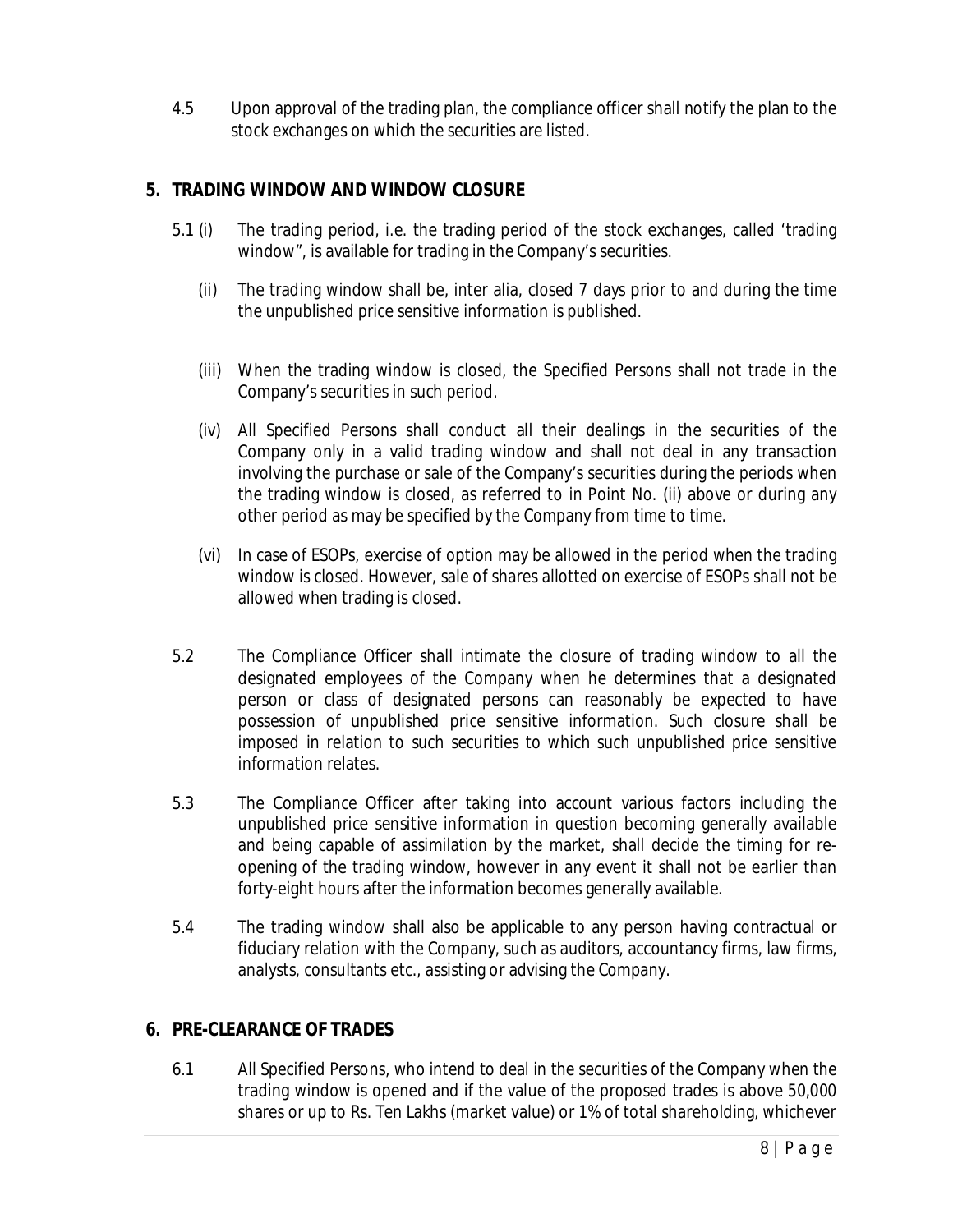is less, should pre-clear the transaction. However, no designated person shall be entitled to apply for pre-clearance of any proposed trade if such designated person is in possession of unpublished price sensitive information even if the trading window is not closed and hence he shall not be allowed to trade. The pre-dealing procedure shall be hereunder:

- (i) An application may be made in the prescribed Form (Annexure 1) to the Compliance officer indicating the estimated number of securities that the Specified Employee intends to deal in, the details as to the depository with which he has a security account, the details as to the securities in such depository mode and such other details as may be required by any rule made by the company in this behalf.
- (ii) An undertaking (Annexure 2) shall be executed in favour of the Company by such Specified Employee incorporating, inter alia, the following clauses, as may be applicable:
	- a) That the employee/director/officer does not have any access or has not received "Price Sensitive Information" up to the time of signing the undertaking.
	- b) That in case the Specified Employee has access to or receives "Price Sensitive Information" after the signing of the undertaking but before the execution of the transaction he/she shall inform the Compliance Officer of the change in his position and that he/she would completely refrain from dealing in the securities of the Company till the time such information becomes public.
	- c) That he/she has not contravened the code of conduct for prevention of insider trading as notified by the Company from time to time.
	- d) That he/she has made a full and true disclosure in the matter.
- (iii) All Specified Persons and they shall execute their order in respect of securities of the Company within one week after the approval of preclearance is given. The Specified Person shall file within 2 (two) days of the execution of the deal, the details of such deal with the Compliance Officer in the prescribed form. In case the transaction is not undertaken, a report to that effect shall be filed. (Annexure 4).
- (iv) If the order is not executed within seven days after the approval is given, the employee/director must pre-clear the transaction again.
- (v) All Specified Persons who buy or sell any number of shares of the Company shall not enter into an opposite transaction i.e. sell or buy any number of shares during the next six months following the prior transaction. All Specified Persons shall also not take positions in derivative transactions in the shares of the Company at any time. In case of any contra trade be executed, inadvertently or otherwise, in violation of such a restriction, the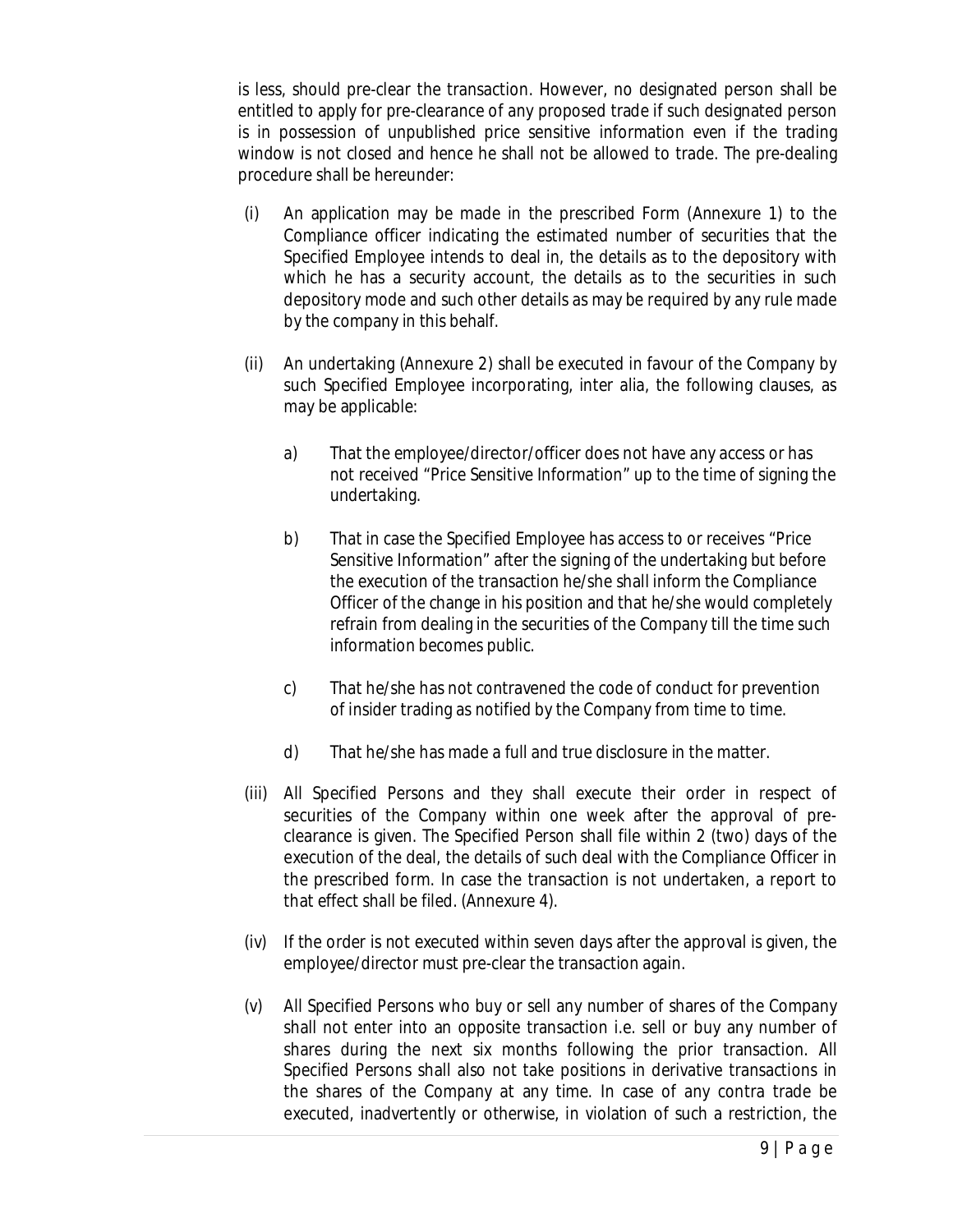profits from such trade shall be liable to be disgorged for remittance to the Securities and Exchange Board of India (SEBI) for credit to the Investor Protection and Education Fund administered by SEBI under the Act.

In case of subscription in the primary market (initial public offers), the above mentioned entities shall hold their investments for a minimum period of 30 days. The holding period would commence when the securities are actually allotted.

(vi) The Compliance Officer may waive off the holding period in case of sale of securities in personal emergency after recording reasons for the same. However, no such sale will be permitted when the Trading window is closed.

# **7. OTHER RESTRICTIONS**

- 7.1 The disclosures to be made by any person under this Code shall include those relating to trading by such person's immediate relatives, and by any other person for whom such person takes trading decisions.
- 7.2 The disclosures of trading in securities shall also include trading in derivatives of securities and the traded value of the derivatives shall be taken into account for purposes of this Code.
- 7.3 The disclosures made under this Code shall be maintained for a period of five years.

# **8. REPORTING REQUIREMENTS FOR TRANSACTIONS IN SECURITIES INITIAL DISCLOSURE**

- 8.1 Every promoter/ Key Managerial Personnel / Director / Officers / Designated Employees of the Company, within thirty days of these regulations taking effect, shall forward to the Company the details of all holdings in securities of the Company presently held by them including the statement of holdings of dependent family members in the prescribed Form (Annexure 5).
- 8.2 Every person on appointment as a key managerial personnel or a director of the Company or upon becoming a promoter shall disclose his holding of securities of the Company as on the date of appointment or becoming a promoter, to the Company within seven days of such appointment or becoming a promoter.

# **CONTINUAL DISCLOSURE**

8.3 Every promoter, employee and director of the Company shall disclose to the Company the number of such securities acquired or disposed of within two trading days of such transaction if the value of the securities traded, whether in one transaction or a series of transactions over any calendar quarter, aggregates to a traded value in excess of Rs. Ten lakhs. The disclosure shall be made within 2 working days of: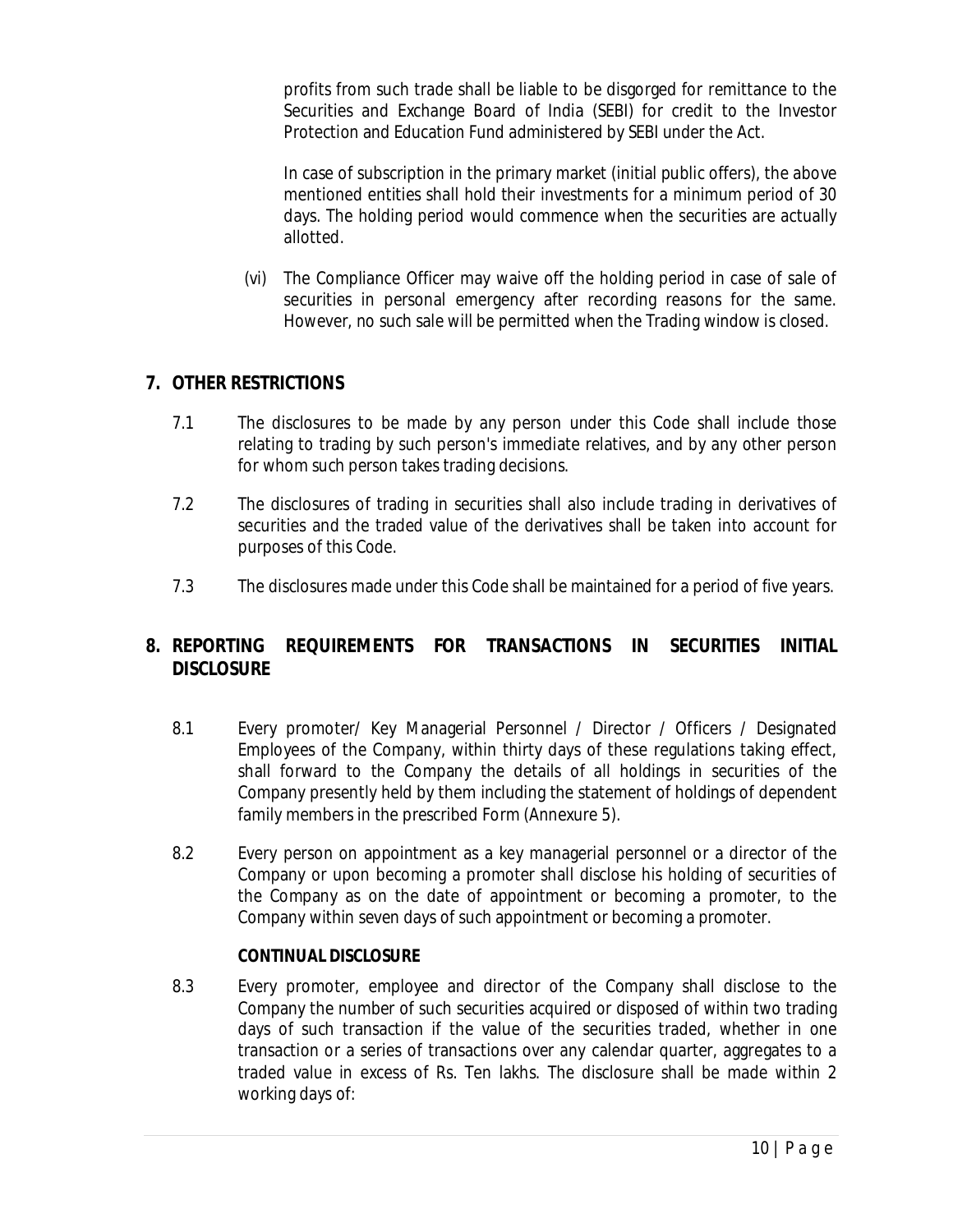- i. the receipt of intimation of allotment of shares, or
- ii. the acquisition or sale of shares or voting rights, as the case may be.

# **9. DISCLOSURE BY THE COMPANY TO THE STOCK EXCHANGE(S)**

- 9.1 Within 2 days of the receipt of intimation under Clause 8.3, the Compliance Officer shall disclose to all Stock Exchanges on which the Company is listed, the information received.
- 9.2 The Compliance officer shall maintain records of all the declarations in the appropriate form given by the directors / officers / designated employees for a minimum period of five years.

#### **10. DISSEMINATION OF PRICE SENSITIVE INFORMATION**

- 10.1 No information shall be passed by Specified Persons by way of making a recommendation for the purchase or sale of securities of the Company.
- 10.2 Disclosure/dissemination of Price Sensitive Information with special reference to analysts, media persons and institutional investors:

The following guidelines shall be followed while dealing with analysts and institutional investors

- Only public information to be provided.
- At least two Company representatives be present at meetings with analysts, media persons and institutional investors.
- Unanticipated questions may be taken on notice and a considered response given later. If the answer includes price sensitive information, a public announcement should be made before responding.
- Simultaneous release of information after every such meet.

# **11. PENALTY FOR CONTRAVENTION OF THE CODE OF CONDUCT**

- 11.1 Every Specified Person shall be individually responsible for complying with the provisions of the Code (including to the extent the provisions hereof are applicable to his/her dependents).
- 11.2 Any Specified Person who trades in securities or communicates any information for trading in securities, in contravention of this Code may be penalised and appropriate action may be taken by the Company.
- 11.3 Specified Persons who violate the Code shall also be subject to disciplinary action by the Company, which may include wage freeze, suspension, ineligibility for future participation in employee stock option plans, etc.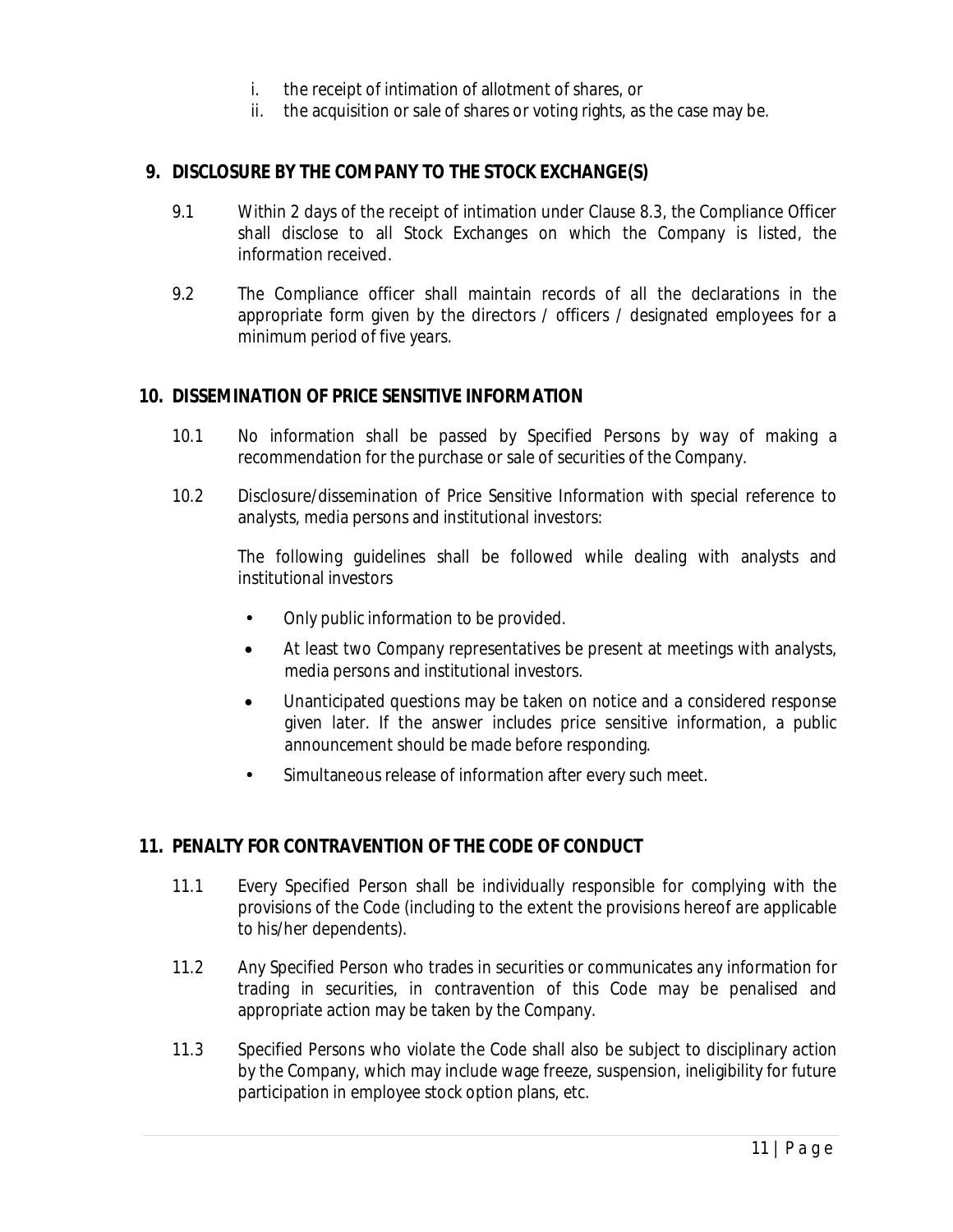11.4 The action by the Company shall not preclude SEBI from taking any action in case of violation of SEBI (Prohibition of Insider Trading) Regulations, 2015.

# **12. CODE OF FAIR DISCLOSURE**

A code of practices and procedures for fair disclosure of unpublished price sensitive information for adhering each of the principles is set out below:

- 1. Prompt public disclosure of unpublished price sensitive information that would impact price discovery no sooner than credible and concrete information comes into being in order to make such information generally available.
- 2. Uniform and universal dissemination of unpublished price sensitive unpublished price sensitive information to avoid selective disclosure.
- 3. Designation of a senior officer as a chief investor relations officer to deal with dissemination of information and disclosure of unpublished price sensitive information.
- 4. Prompt dissemination of unpublished price sensitive information that gets disclosed selectively, inadvertently or otherwise to make such information generally available.
- 5. Appropriate and fair response to queries on news reports and requests for verification of market rumours by regulatory authorities.
- 6. Ensuring that information shared with analysts and research personnel is not unpublished price sensitive information.
- 7. Developing best practices to make transcripts or records of proceedings of meetings with analysts and other investor relations conferences on the official website to ensure official confirmation and documentation of disclosures made.
- 8. Handling of all unpublished price sensitive information on a need-to-know basis.

\*\*\*\*\*\*\*\*\*\*\*\*\*\*\*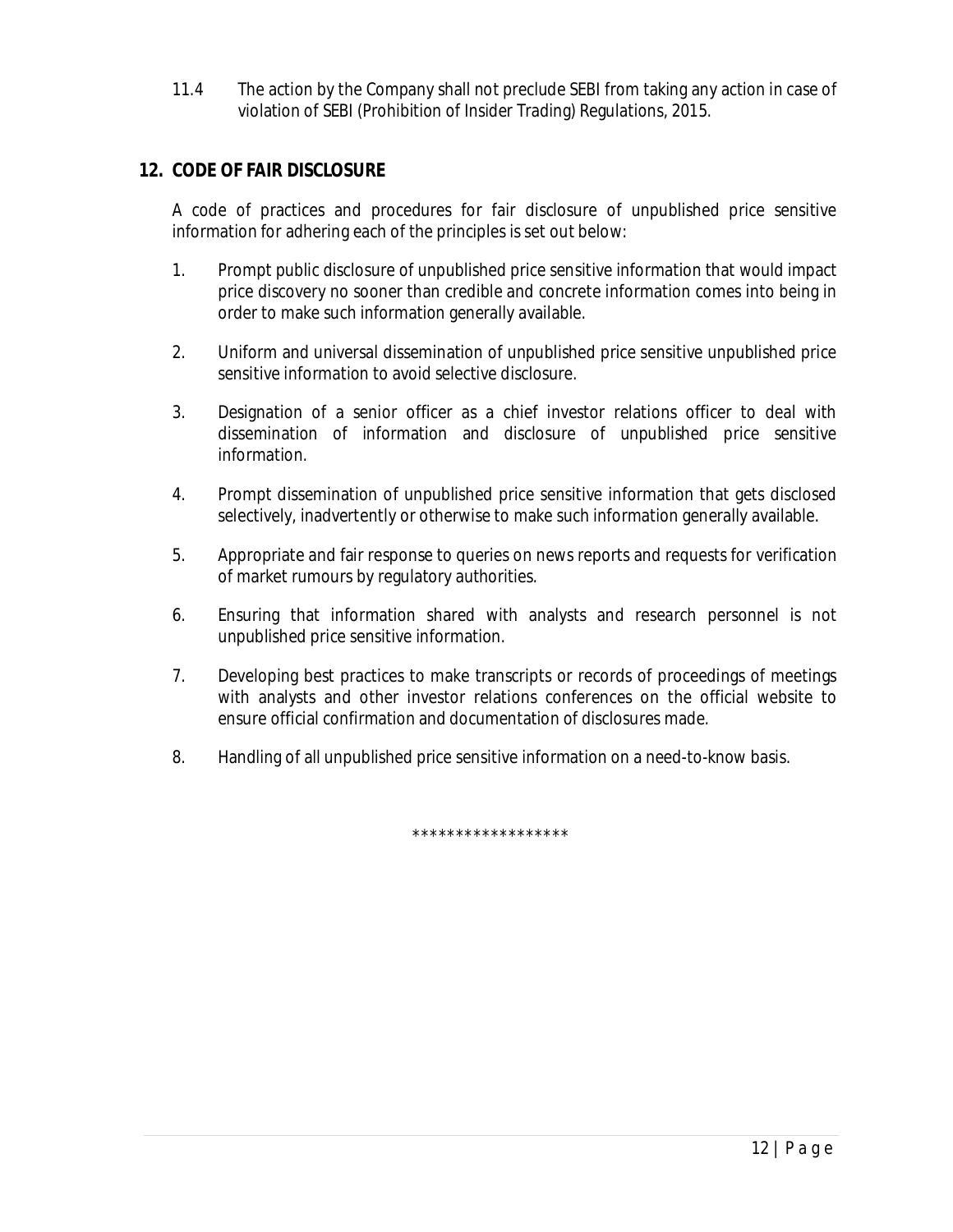# **SPECIMEN OF APPLICATION FOR PRE-DEALING APPROVAL**

Date:

To, The Compliance Officer, **GCM Commodity & Derivatives Limited**, Kolkata

Dear Sir/Madam,

#### Re : **Application for Pre-dealing approval in securities of the Company**

Pursuant to the SEBI (prohibition of Insider Trading) Regulations, 2015 and the Company's **Code of Conduct for Prevention of Insider Trading**, I seek approval to purchase / sale / subscription of equity shares of the Company as per details given below:

| 1.             | Name of the Applicant                     |     |                            |
|----------------|-------------------------------------------|-----|----------------------------|
| 2.             | Designation                               |     |                            |
| 3.             | Number of securities held as on date      |     |                            |
| 4.             | Folio No. / DP ID / Client ID No.)        |     |                            |
| 5.             | The proposal is for                       | (a) | Purchase of securities     |
|                |                                           | (b) | Subscription to securities |
|                |                                           | (c) | Sale of securities         |
| 6.             | Proposed date of dealing in securities    |     |                            |
| 7 <sub>1</sub> | Estimated number of securities            |     |                            |
|                | proposed to be cquired/subscribed/sold    |     |                            |
| 8.             | Price at which the transaction is         |     |                            |
|                | proposed                                  |     |                            |
| 9.             | Current market price (as on date of       |     |                            |
|                | application)                              |     |                            |
| 10.            | Whether the proposed transaction will     |     |                            |
|                | be through stock exchange or off-market   |     |                            |
|                | deal                                      |     |                            |
| 11.            | Folio No. / DP ID / Client ID No. where   |     |                            |
|                | the securities will be credited / debited |     |                            |

I enclose herewith the form of Undertaking signed by me.

Yours faithfully,

\_\_\_\_\_\_\_\_\_\_\_\_\_\_\_\_\_\_\_\_ (Signature of Employee)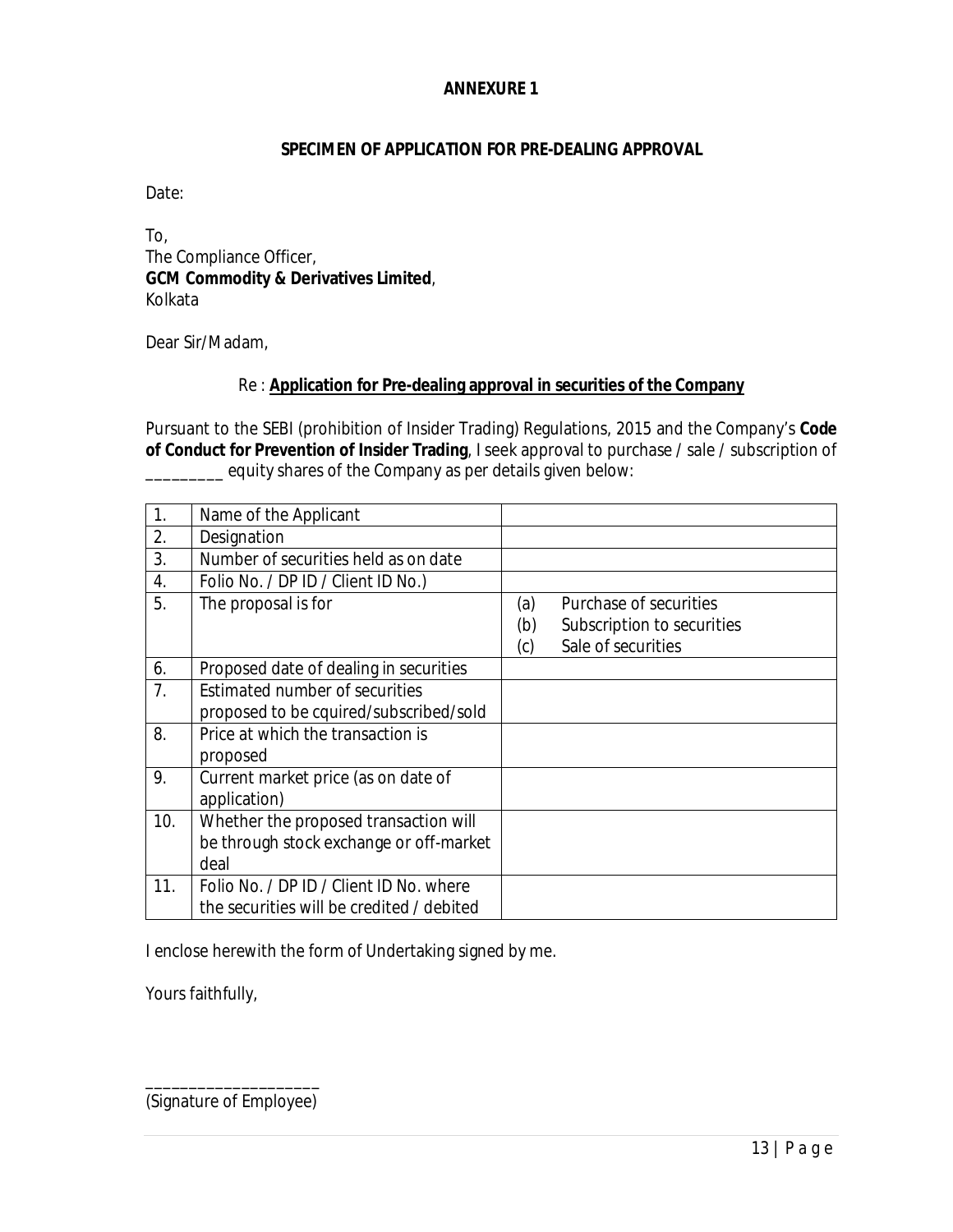# **FORMAT OF UNDERTAKING TO BE ACCOMPANIED WITH THE APPLICATION FOR PRE-CLEARANCE UNDERTAKING**

To, **GCM Commodity & Derivatives Limited**, Kolkata

I, \_\_\_\_\_\_\_\_\_\_\_\_\_\_\_\_\_\_\_\_\_\_\_\_\_\_\_\_\_\_\_\_, \_\_\_\_\_\_\_\_\_\_\_\_\_\_\_\_\_\_\_\_\_\_\_\_\_ of the Company residing at \_\_\_\_\_\_\_\_\_\_\_\_\_\_\_\_\_\_\_\_\_\_\_\_\_\_\_\_\_\_\_\_\_\_\_\_\_\_\_\_\_\_\_\_, am desirous of dealing in \_\_\_\_\_\_\_\_\_\_\_\_ \* shares of the Company as mentioned in my application dated \_\_\_\_\_\_\_\_\_\_\_ for pre-clearance of the transaction.

I further declare that I am not in possession of or otherwise privy to any unpublished Price Sensitive Information (as defined in the Company's Code of Conduct for prevention of Insider Trading (the Code) up to the time of signing this Undertaking.

In the event that I have access to or received any information that could be construed as "Price Sensitive Information" as defined in the Code, after the signing of this undertaking but before executing the transaction for which approval is sought, I shall inform the Compliance Officer of the same and shall completely refrain from dealing in the securities of the Company until such information becomes public.

I declare that I have not contravened the provisions of the Code as notified by the Company from time to time.

I undertake to submit the necessary report within four days of execution of the transaction / a 'Nil' report if the transaction is not undertaken.

If approval is granted, I shall execute the deal within 7 days of the receipt of approval failing which I shall seek pre-clearance.

I declare that I have made full and true disclosure in the matter.

Date: \_\_\_\_\_\_\_\_\_\_\_\_\_\_\_\_\_\_\_\_\_\_

Signature:

\* Indicate number of shares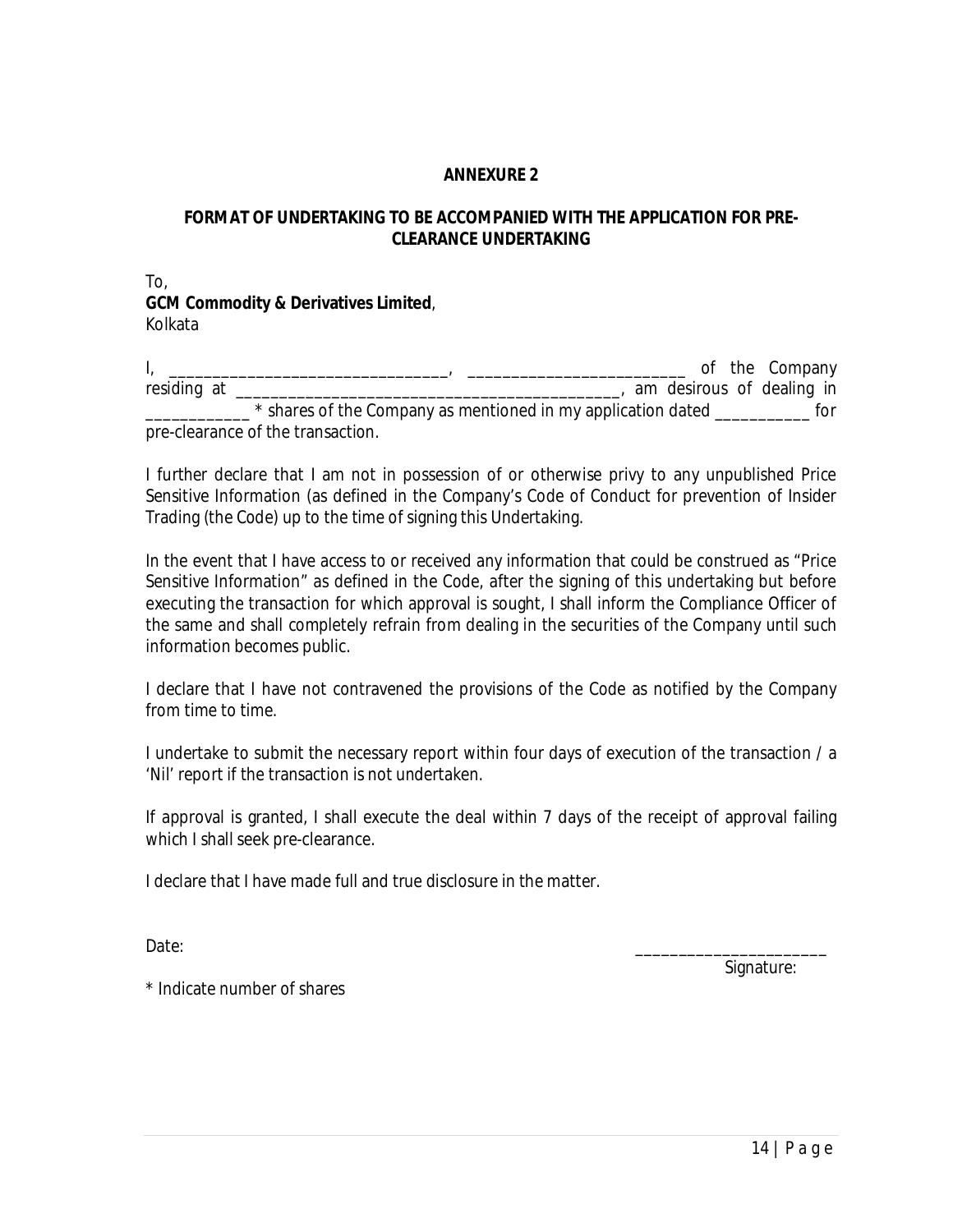#### **FORMAT FOR PRE- CLEARANCE ORDER**

| To,                                    |
|----------------------------------------|
| Name : $\overline{\phantom{a}}$        |
| Designation : $\overline{\phantom{a}}$ |
| Place:                                 |

This is to inform you that your request for dealing in \_\_\_\_\_\_\_\_\_\_\_\_\_ (nos.) shares of the Company as mentioned in your application dated \_\_\_\_\_\_\_\_\_\_\_\_is approved. Please note that the said transaction must be completed on or before \_\_\_\_\_\_\_\_\_ (date) that is within 7 days from today.

In case you do not execute the approved transaction /deal on or before the aforesaid date you would have to seek fresh pre-clearance before executing any transaction/deal in the securities of the Company. Further, you are required to file the details of the executed transactions in the attached format within 2 days from the date of transaction/deal. In case the transaction is not undertaken a 'Nil' report shall be necessary.

Yours faithfully, For **GCM COMMODITY & DERIVATIVES LIMITED**

**COMPLIANCE OFFICER**

Date:

Encl: Format for submission of details of transaction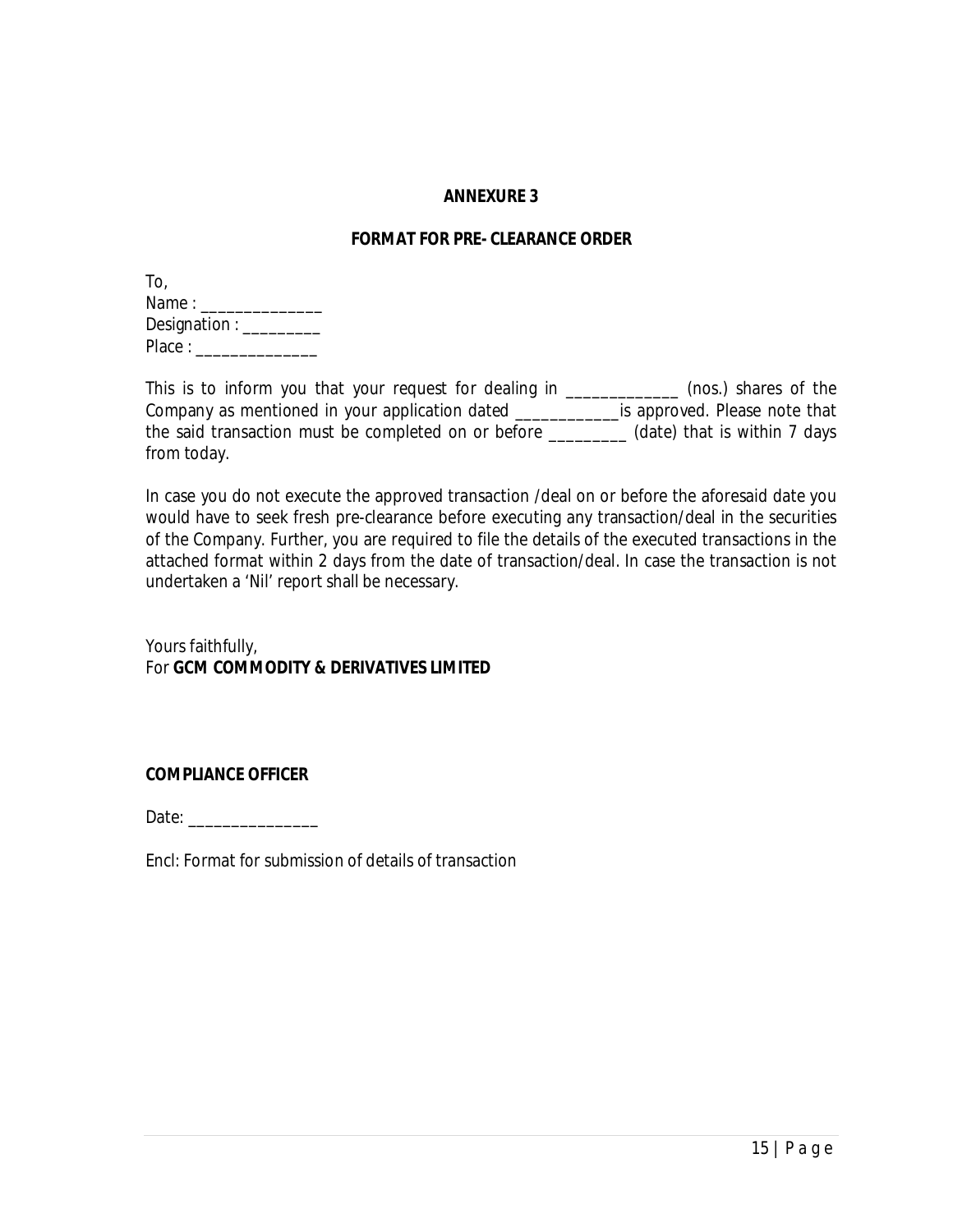# **FORMAT FOR DISCLOSURE OF TRANSACTIONS**

*(To be submitted within 2 days of transaction / dealing in securities of the Company)*

To, The Compliance Officer, **GCM Commodity & Derivatives Limited**, Kolkata

I hereby inform that I

- have not bought / sold/ subscribed any securities of the Company
- have bought/sold/subscribed to \_\_\_\_\_\_\_\_ securities as mentioned below on \_\_\_\_ (date)

| Name of holder | No. of securities<br>dealt with | Bought / sold /<br>subscribed | DP ID / Client ID<br>' Folio No | Price (Rs.) |
|----------------|---------------------------------|-------------------------------|---------------------------------|-------------|
|                |                                 |                               |                                 |             |
|                |                                 |                               |                                 |             |

In connection with the aforesaid transaction(s), I hereby undertake to preserve, for a period of 3 years and produce to the Compliance officer / SEBI any of the following documents:

- 1. Broker's contract note.
- 2. Proof of payment to/from brokers.
- 3. Extract of bank passbook/statement (to be submitted in case of demat transactions).
- 4. Copy/ies of Delivery instruction slip (applicable in case of sale transaction).

I agree to hold the above securities for a minimum period of six months. In case there is any urgent need to sell these securities within the said period, I shall approach the Compliance Officer for necessary approval. (*applicable in case of purchase / subscription*).

I declare that the above information is correct and that no provisions of the Company's Code and/or applicable laws/regulations have been contravened for effecting the above said transactions(s).

| Date: | Signature:   |
|-------|--------------|
|       | Name:        |
|       | Designation: |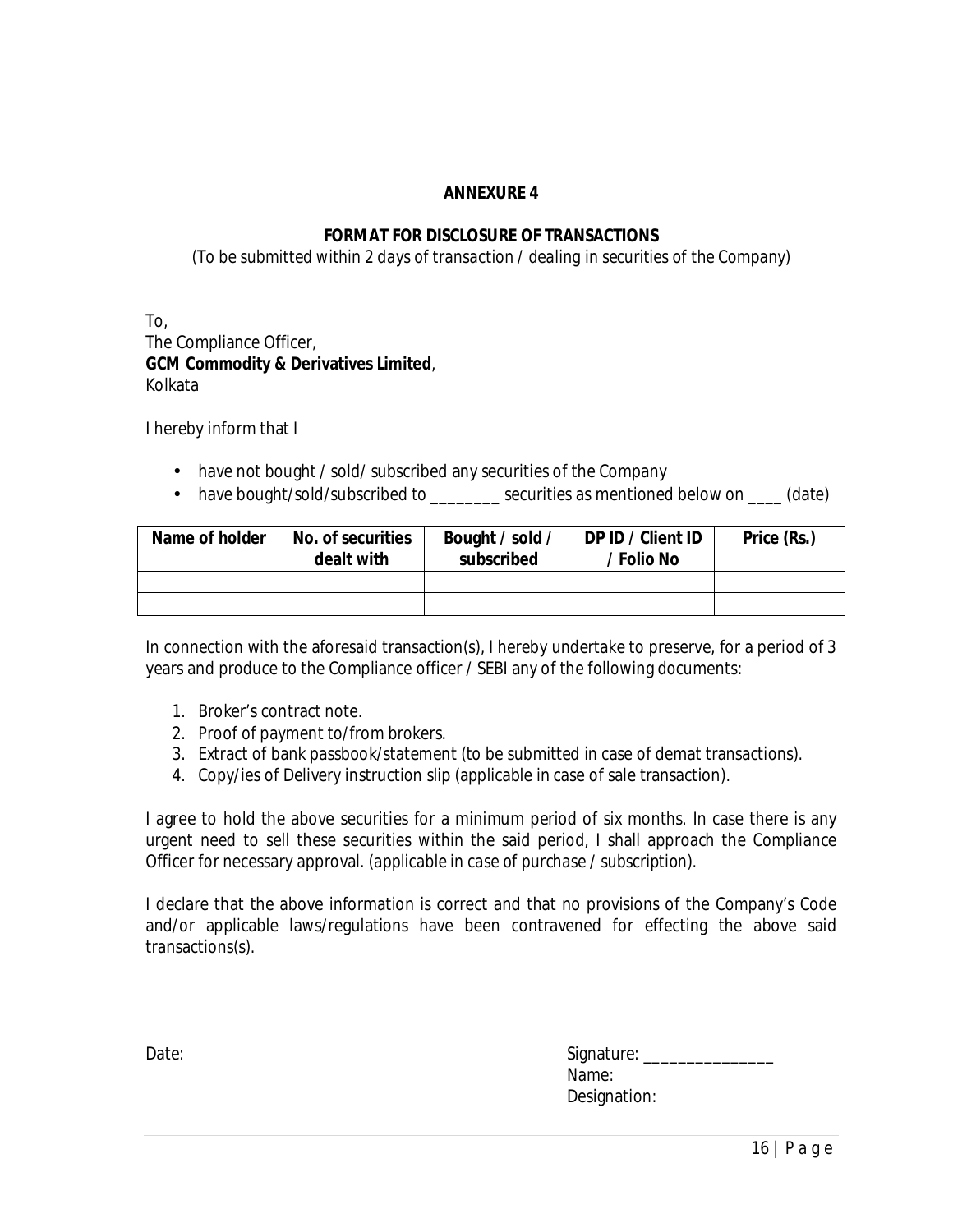# **FORMAT FOR INITIAL DISCLOSURE OF SECURITIES**

The Compliance Officer, GCM Commodity & Derivatives Limited, Kolkata

I, \_\_\_\_\_\_\_\_\_\_\_\_\_\_\_\_\_\_, in my capacity as \_\_\_\_\_\_\_\_\_\_\_\_\_\_\_\_\_\_ of the Company hereby submit the following details of securities held in the Company as on \_\_\_\_\_\_\_\_\_\_\_\_\_\_ (date of becoming Specified Person).

# **I. Details of securities held by me:**

| <b>Type of Securities</b> | No. of securities held | Folio No. | <b>Beneficiary A/c Client</b> |
|---------------------------|------------------------|-----------|-------------------------------|
|                           |                        |           |                               |
|                           |                        |           |                               |

#### **II. Details of dependent(s):**

Pursuant to the provisions of SEBI (Prohibition of Insider Trading) Regulations, 2015 and the Company's Code of Procedures and Conduct for Prevention of Insider Trading, I hereby declare that I have the following dependents:

| Sr. No. | Name of the dependent | Relation with Director / Officer<br><b>Designated Employee</b> |
|---------|-----------------------|----------------------------------------------------------------|
|         |                       |                                                                |
|         |                       |                                                                |

#### **III. Details of securities held by dependent(s):**

| Name of<br><b>Relative</b> | Relationship | Type of<br><b>Securities</b> | No. of<br><b>Securities</b><br>held | Folio No. | <b>Beneficiary</b><br>A/c Client ID |
|----------------------------|--------------|------------------------------|-------------------------------------|-----------|-------------------------------------|
|                            |              |                              |                                     |           |                                     |
|                            |              |                              |                                     |           |                                     |

Date: Signature: \_\_\_\_\_\_\_\_\_\_\_\_\_\_\_\_\_\_\_